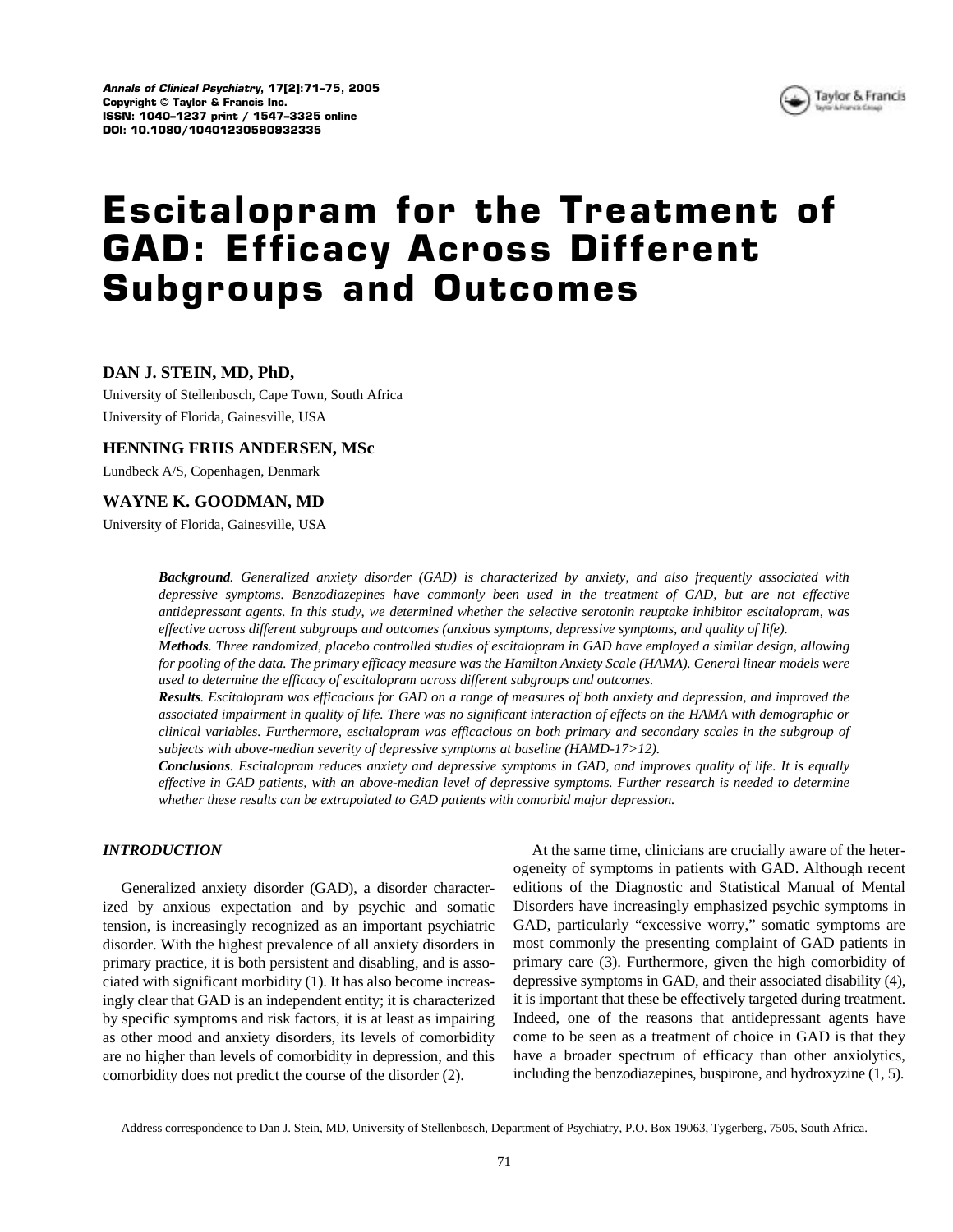The first antidepressants demonstrating efficacy in GAD were the tricyclics. However, the relatively poor tolerability and safety profile of these agents is a concern. The introduction of the selective serotonin reuptake inhibitors (SSRIs) was an important advance in the pharmacotherapy of GAD, because these agents proved effective, well tolerated and safe; escitalopram, sertraline, and paroxetine are currently approved in several countries for the treatment of GAD. In addition, the selective noradrenaline-serotonin reuptake inhibitor (SNRI), venlafaxine, has proven effective and well tolerated in GAD, and has been approved in several countries for this indication. Thus, these agents are currently considered the first-line pharmacotherapy for GAD (1, 5).

Escitalopram is an SSRI with unique allosteric effects at a low-affinity binding site on the serotonin transporter (6). Three similarly designed randomized controlled trials have demonstrated its efficacy in GAD, as measured by the Hamilton Anxiety Scale (HAMA) and the Clinical Global Impressions Improvement score (CGI-I) (7). In the current pooled analysis, we focused on whether escitalopram is effective on different measures of anxiety and depressive symptoms, and on whether escitalopram is equally effective in GAD patients with abovemedian severity of depression (in the present dataset, the median HAMD-17 score was 12). A medication that decreases both anxious and depressive symptoms of GAD, and that is also effective in more severely depressed GAD patients, will be regarded by clinicians as having broad-spectrum efficacy and so as a clinically useful option in the treatment of this disorder.

## *METHODS*

#### *Clinical Studies*

Studies of escitalopram in GAD have previously been described in detail (7). Three multicentre, randomized, 8-week, double-blind, placebo-controlled studies of nearly identical design were undertaken in specialist settings in the United States. The design of the trials differed only in the method by which dose titration was blinded.

Subjects were aged 18–80, met DSM-IV criteria for GAD, and had HAMA (8) baseline scores  $\geq$ 18, with a minimum score of 2 on the tension and anxiety items (items 1 and 2). Exclusion criteria included a principal diagnosis of any Axis I disorder other than GAD, a score  $\geq$ 17 on the Hamilton Depression Rating Scale 17 item scale (HAMD-17) (9), or a lower score on the Covi Anxiety Scale (10) than on the Raskin Depression Scale (11).

Each trial was initiated with a one-week single-blind placebo lead-in. Patients were then randomized double blind to escitalopram 10mg/day or placebo. Investigators had the option of increasing medication dose to escitalopram 20mg/day at week 4 and 6. Patients unable to tolerate 20mg/day of escitalopram could be returned to the starting dose for the remainder of the study.

Efficacy assessments were performed at 1, 2, 4, 6, and 8 weeks. The primary efficacy measure was the HAMA. Secondary efficacy measures included the HAMA psychic anxiety subscale [items 1–6, 14], Covi anxiety scale, Hospital anxiety and depression scale (HAD, divided into anxiety and depression subscales) (12), HAMD-17 (total, depression [items 1, 2, 7, 8, 10, 13] and anxiety [items 10, 11, 12, 13, 15, 17] subscales), Raskin depression scale, and QoL (Quality of Life, Enjoyment, and Satisfaction Questionnaire) (13).

#### *Statistical Analyses*

Efficacy analyses were based on a modified intent-to-treat (ITT) population, comprising all patients who received at least one dose of study medication and had at least one valid postbaseline efficacy assessment for the HAMA. All efficacy analyses used the last-observation-carried-forward (LOCF) approach. Data were examined using analysis of covariance (ANCOVA) with the model containing the factors treatment, study, and study center, the covariate baseline HAMA score, and included interactions between treatment and age, sex, age at onset, chronicity, weight, and comorbid depressive symptoms. Interaction tests were performed at the 0.05 significance level. Effect sizes were calculated as estimated difference divided by the standard deviation of the parameter in question.

#### *RESULTS*

The pooled ITT population comprised 427 placebo treated subjects (M:F = 195:232, mean age  $\pm SD = 39.6 \pm 13.2$ ) and 429 escitalopram treated subjects (M:F =  $182:247$ , mean age $\pm SD =$ 38.6±12.6). All interaction tests on HAMA total score regarding age, sex, age at onset, chronicity, weight, and comorbid depressive symptoms were insignificant at the 5% significance level, indicating that escitalopram was equally effective across these different subgroups. The effects of escitalopram on the HAMA have been previously described in detail (7). Escitalopram also demonstrated a clinically relevant [i.e., effect size  $>0.3$ ; (Cohen, 1988)] and significant (p<0.001) difference versus placebo in all anxiety and depression scales as well as in QoL (Figure 1a). In patients with above-median depression (baseline HAMD-17>12), escitalopram demonstrated a clinically relevant and significant (p<0.01-0.001) difference versus placebo in all scales (Figure 1b).

Escitalopram was also significantly superior to placebo for almost all the individual items of these scales (Figures 2–5).

#### *DISCUSSION*

A previous analysis of pooled data demonstrated that escitalopram was effective in the treatment of GAD, as measured by the HAMA and CGI-I scales. These results extend these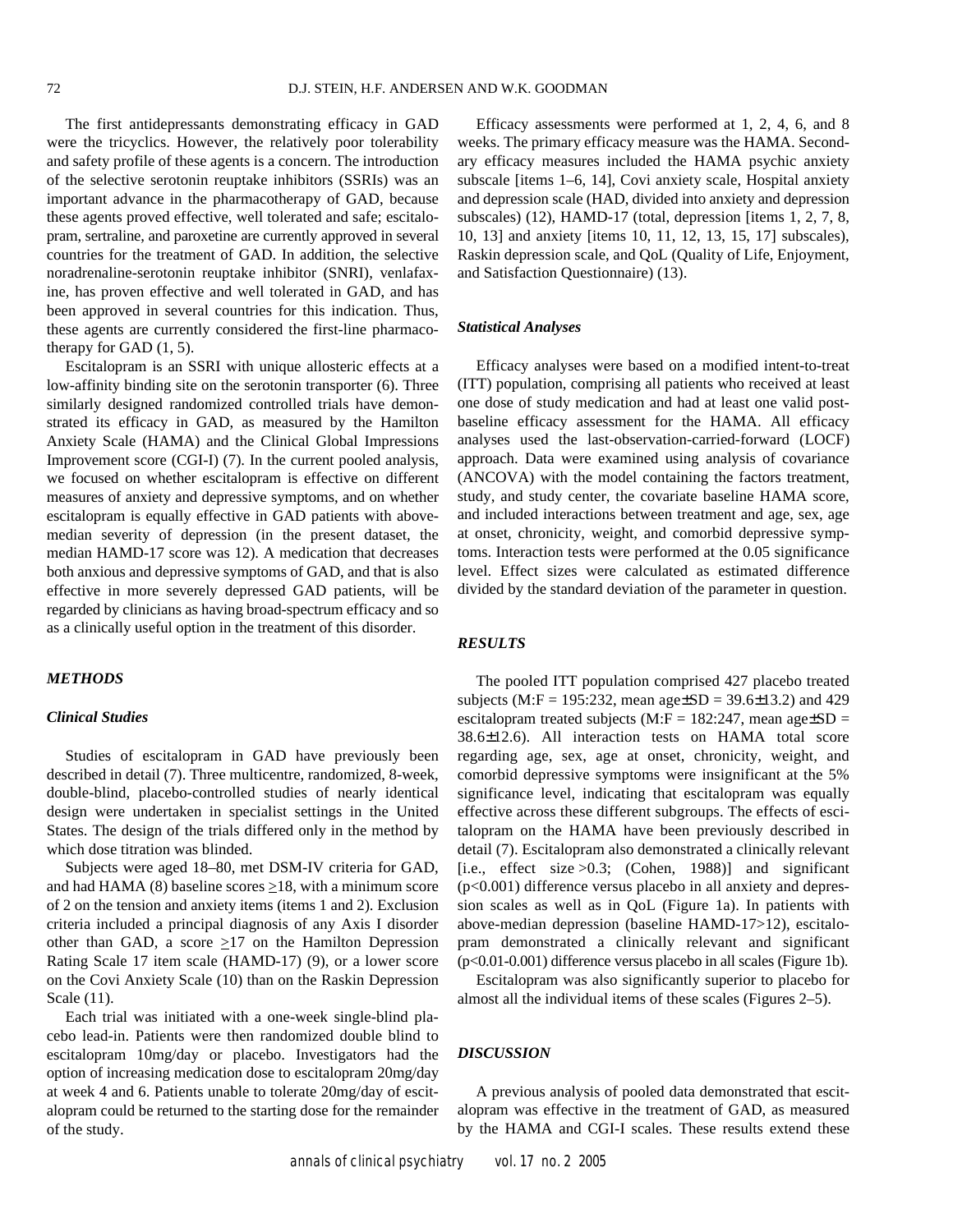

**Figure 1** Effects of escitalopram on measures of anxiety, depression, and quality of life at Week 8, LOCF in A) all patients and B) in patients with above-median depression (HAMD-17>12). Significant difference versus placebo: \*\*p≤0.01; \*\*\*p≤0.001. Significant difference versus placebo at Week 8, LOCF. \*\*\*p≤0.001. HAMA=Hamilton anxiety scale; HAMA Psy=psychic anxiety subscale of the HAMA; COVI=Covi anxiety scale; HAD Anx=anxiety subscale of the Hospital anxiety and depression scale; HAMD Psy=anxiety subscale of the HAMD-17; HAMD-17=17-item Hamilton depression scale; HAMD Dep=depression subscale of the HAMD-17; Raskin=Raskin depression scale; HAD Dep=depression subscale of the Hospital anxiety and depression scale; QoL=Quality of Life, Enjoyment, and Satisfaction Questionnaire.

findings by demonstrating that escitalopram is efficacious for anxiety as well as associated depressive symptoms and impaired quality of life. In addition, escitalopram is effective in different demographically and clinically defined subgroups of GAD subjects, including those with above-median levels of depression. These data are clinically relevant, given that GAD patients frequently present with both anxious and depressive symptoms. Indeed, anxiety symptoms continue to be more commonly disregarded than depressive symptoms by clinicians, particularly in primary care (14, 1).

SSRIs and SNRIs are now regarded as the first-line pharmacotherapy of choice in GAD partly because they decrease both anxious and depressive symptoms, whereas agents such as



**Figure 2** Effects of escitalopram on individual items of Hamilton Anxiety Scale (HAMA) psychic anxiety subscale. Significant difference versus placebo at Week 8, LOCF: \*\*p≤0.01; \*\*\*p≤0.001.



**Figure 3** Effects of escitalopram on individual items of Hospital anxiety and depression scale; A) the anxiety subscale; HAD-A and B) the depression subscale; HAD-D. Significant difference versus placebo at Week 8, LOCF: \*\*p≤0.01; \*\*\*p≤0.001.

benzodiazepines, buspirone, and hydroxyzine are effective only for anxiety symptoms (1, 5). The broad spectrum activity of escitalopram is particularly important given that GAD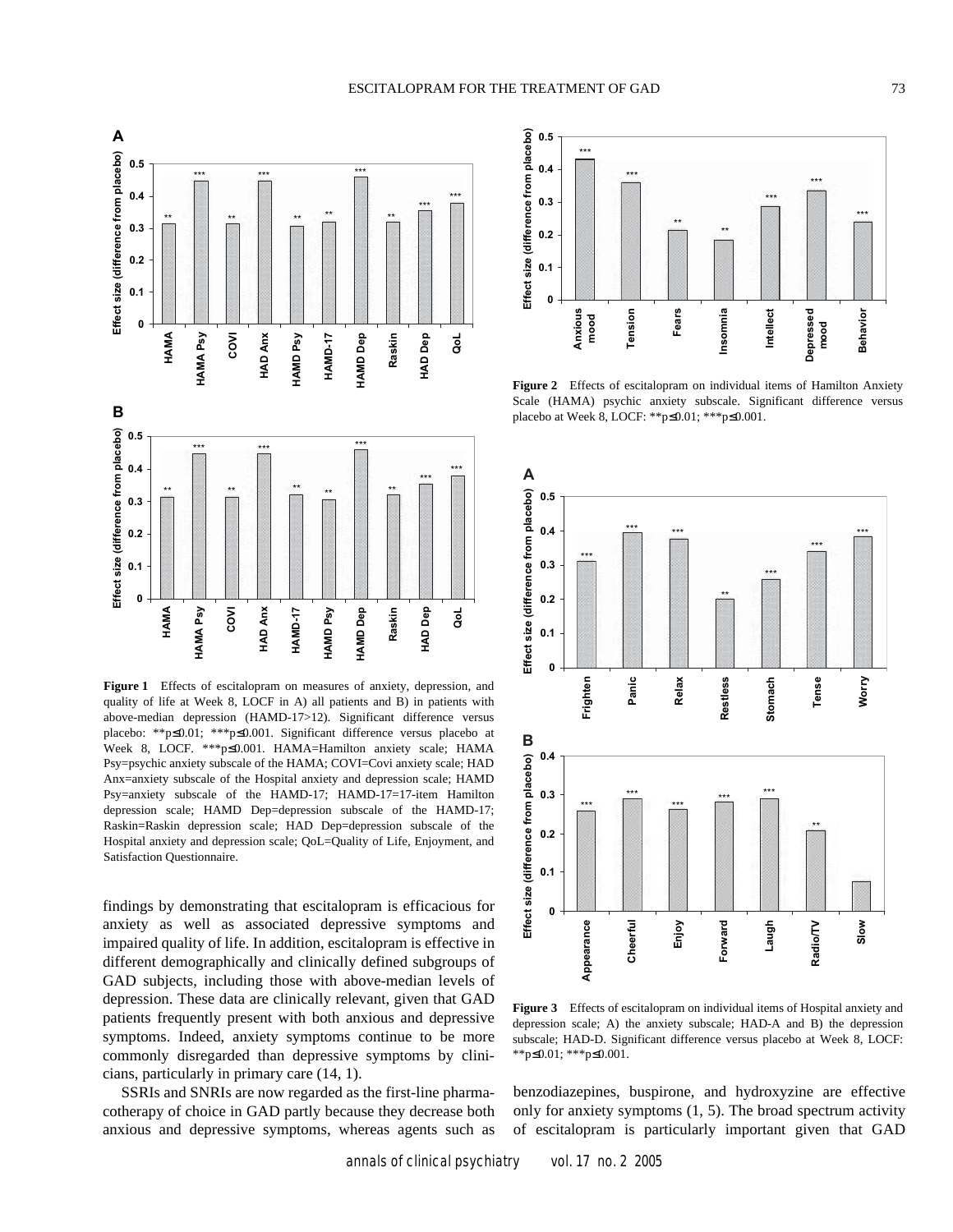

**Figure 4** Effects of escitalopram on individual items of Hamilton Depression Scale (HAMD-17) A) depression subscale and B) anxiety subscale. Significant difference versus placebo at Week 8, LOCF: \*p≤0.05; \*\*p≤0.01; \*\*\*p≤0.001.

patients frequently go on to develop comorbid major depression, and that there is some evidence from epidemiological data that appropriate pharmacological intervention for GAD may prevent this sequela (15).

It is important to emphasize, however, that the studies included herein were designed to exclude patients with comorbid major depressive disorder or severe symptoms of depression. Patients with such comorbidity are a particularly important group, given their relatively high disability and poor prognosis, and require early and robust intervention (4, 16). To date, there have been few studies of patients with comorbid GAD and major depressive disorder, but aggressive treatment with antidepressants would arguably be the most likely pharmacological intervention to show efficacy in this context (16).

Nevertheless, the findings here indicate that escitalopram does have broad-spectrum effects on both anxiety and depressive symptoms, whether assessed by clinician-rated instruments such as the HAMA or self-rated measures such as the



Figure 5 Effects of escitalopram on individual items of Quality of Life. Significant difference versus placebo at Week 8, LOCF: \*\*p≤0.01; \*\*\*p≤0.001.

HAD, as well as associated disability. This is consistent with previous data demonstrating the efficacy of this medication in both major depression as well as in anxiety disorders including GAD (7), panic disorder (17), and social anxiety disorder (18).

### *ACKNOWLEDGMENTS*

The original studies on which this work is based were funded by Forest Laboratories, Inc.

### *REFERENCES*

- 1. Ballenger JC, Davidson JR, Lecrubier Y, Nutt DJ, Borkovec TD, Stein DJ et al : Consensus statement on generalized anxiety disorder from the International Consensus Group on Depression and Anxiety. *J Clin Psychiatry* 2001; 62S: 53–58
- 2. Kessler RC: The epidemiology of pure and comorbid generalized anxiety disorder. A review and evaluation of recent research. *Acta Psychiatr Scand* 2001
- 3. Rickels K, Rynn MA: What is generalized anxiety disorder? *J Clin Psychiatry* 2001; 62S11: 4–12
- 4. Stein DJ: Comorbidity in generalized anxiety disorder: Impact and implications. *J Clin Psychiatry* 2001; 62S: 29–36
- 5. Bandelow B, Zohar J, Hollander E, Kasper S, Moller H.-J, WFSBP Task Force on Treatment Guidelines for Anxiety, O.-C. a. P. S. D: World Federation of Societies of Biological Psychiatry (WFSBP) guidelines for the pharmacological treatment of anxiety, obsessive-compulsive and posttraumatic stress disorders. *World J Biol Psychiatry* 2002; 3: 171–199
- 6. Sánchez C, Bøgesø KP, Ebert B, Reines EH, Braestrup C: Escitalopram versus citalopram: the surprising role of the R-entantiomer. *Psychopharmacology* 2004;